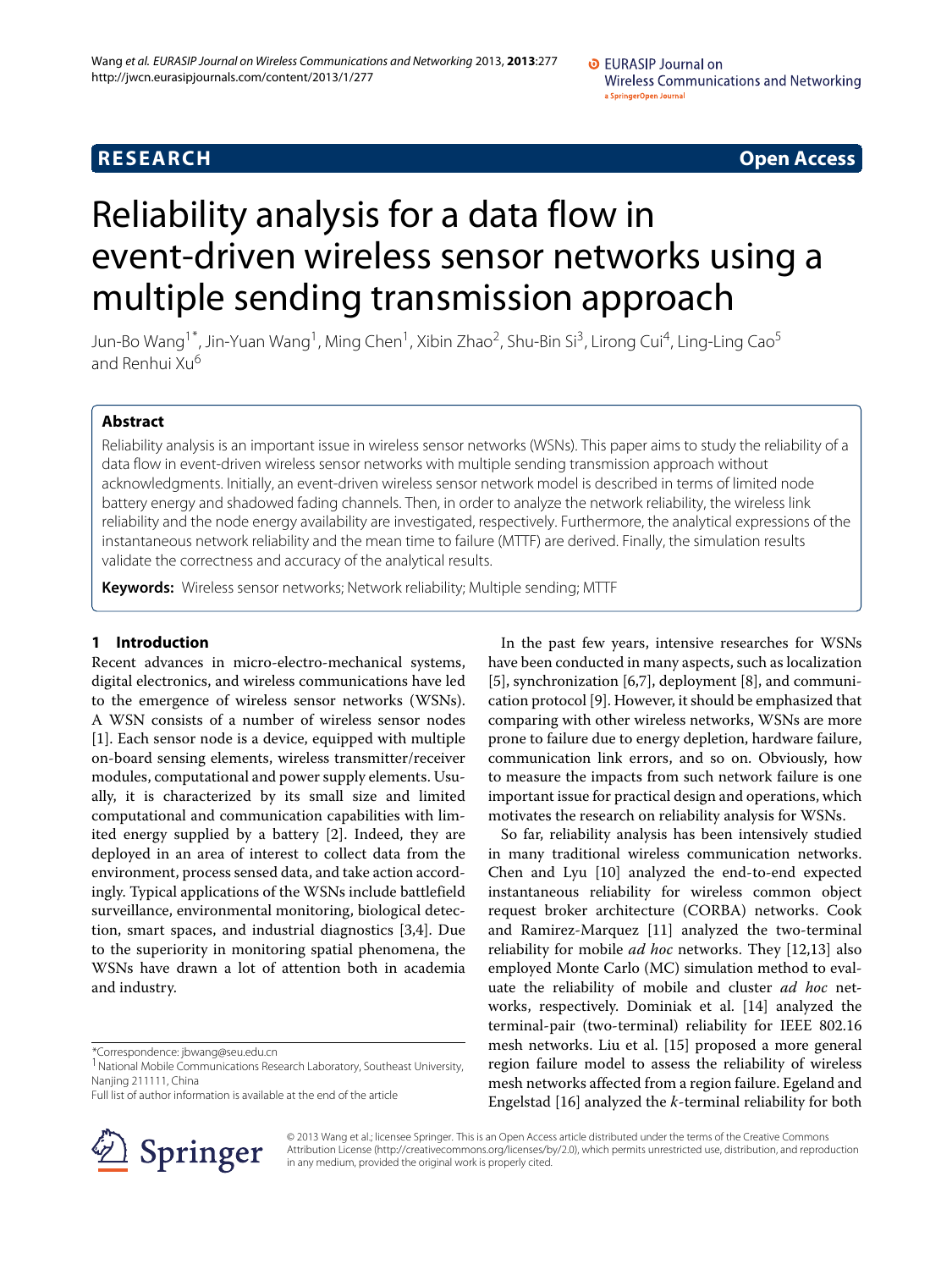planned and random wireless mesh networks. However, due to the non-repairable nodes and the limited node battery energy in WSNs, the traditional reliability evaluation methods are not applicable for WSNs. It has actually been reported that the energy constraint is the main factor preventing the full exploitation of WSN technology [\[17\]](#page-10-1). So far, only a few researches can be found for the reliability of WSNs in the open literature. AboElFotoh et al. [\[18\]](#page-10-2) proposed a reliability measure under the assumption that the transmitter/receiver ranges of all sensor nodes are all the same. Obviously, such assumption violates that fact that the real transmitter/receiver ranges usually change with practical wireless link conditions and traffic loads. Shazly et al. [\[19\]](#page-10-3) further proposed a three-state node reliability model for WSNs reliability analysis. Cheng et al. [\[20\]](#page-10-4) developed the predictability of collective timeliness for hard network lifetime environments through the worstcase energy consumption analysis. However, the proposed model cannot reflect the relation between the data transmissions and energy consumptions.

This paper will try to analyze the reliability of a data flow in event-driven WSNs with multiple sending transmission approach without acknowledgments. Considering the effects from wireless links, traffic loads, energy consumptions, and node failures, a more rigorous system model is described for a data flow in event-driven WSNs. Based on the proposed system model, wireless link reliability and node energy availability are analyzed respectively. Then, the instantaneous network reliability and the mean time to failure (MTTF) of the data flow in event-driven WSNs are derived.

The remainder of this paper is organized as follows. The system model is introduced in Section [2.](#page-1-0) In Section [3,](#page-2-0) the expressions of the node energy availability and the instantaneous network reliability and MTTF of eventdriven wireless networks are derived. Numerical results are presented in Section [4](#page-5-0) before conclusions are drawn in Section [5.](#page-7-0)

# <span id="page-1-0"></span>**2 System model**

Consider a data flow with a source node, *N* relay nodes, and a sink node in an event-driven WSN, which is shown in Figure [1.](#page-1-1) For detailed description about the eventdriven WSN, one can refer to [\[21,](#page-10-5)[22\]](#page-10-6). In this paper, the source node generates data packets by sensing events and

<span id="page-1-1"></span>

transits the packets to the sink node through the *N* relay nodes. To simplify the control mechanism and reduce buffer size at nodes, a multiple sending approach without acknowledgments [\[23\]](#page-10-7) is adopted as the transmission scheme. Such transmit approach has been proved to be similar to the acknowledgment-based scheme especially under high channel error rate. Except for the sink nodes, all other nodes do not guarantee their functioning over the time and they are normally equipped with low voltage batteries that limit their lifetimes. Without loss of generality, the initial energy available for the source and relay nodes are denoted as  $E_0^{\text{init}}$  and  $E_n^{\text{init}}(n = 1, 2, ..., N)$ , respectively. When the available energy of a node is less than a threshold level  $E_{\text{th}}$ , the node will lose its functioning.

To prolong the lifetime, the source node is usually operated in power-saving strategy to save energy. At this strategy, the source node operates either in active mode (i.e., sensing or transmitting) or sleep mode. Since sensing is an energy-consuming operation, the source node generally has its own duty cycle, for instance 1%, which corresponds to 10 ms sensing event per second. Thus, the energy consumed by the source node to sensing event from time 0 to time *t* can be given by

$$
E_0^s(t) = \alpha P_0^s t,\tag{1}
$$

where  $\alpha$  is the duty cycle,  $P_0^{\rm s}$  is the power required by sensing event per second. If some event is detected, the radio module of the source node is turned on and a packet is transmitted to the nearest relay node. Let *K* denote the number of packet copies sent out by each node in the WSN and assume that totally *M (t)* events are detected during [0, *t*], then the energy spent in transmitting packets at the source node can be expressed as

$$
E_0^{\rm t}(t) = \frac{(P_0^{\rm e} + P_0^{\rm t}) KLM(t)}{r}, \tag{2}
$$

where  $P_0^e$  is the power dissipation of the source node to run the transmitter circuitry,  $P_0^t$  is the power used by the transmit amplifier (i.e., the transmit power), *L* is the packet length in bit and *r* is the transmission rate in bit per second. If no event is detected, the radio module of the source node is kept unavailable. Note that the counting process  $M(t)$ ,  $t > 0$  which denotes the number of events that are detected by time *t* is assumed to be a non-homogeneous Poisson process (NHPP) with intensity function *λ (t)*. Then *M (t)* has a Poisson distribution with mean  $\Lambda$  (*t*) which is given as [\[24\]](#page-10-8)

<span id="page-1-2"></span>
$$
Pr\{M(t) = k\} = \frac{(\Lambda(t))^{k}}{k!} \exp(-\Lambda(t)), k = 0, 1, ...,
$$
\n(3)

where *k*! is the factorial of *k*, and  $\Lambda$  (*t*) =  $\int_0^t \lambda$  (*u*) d*u*.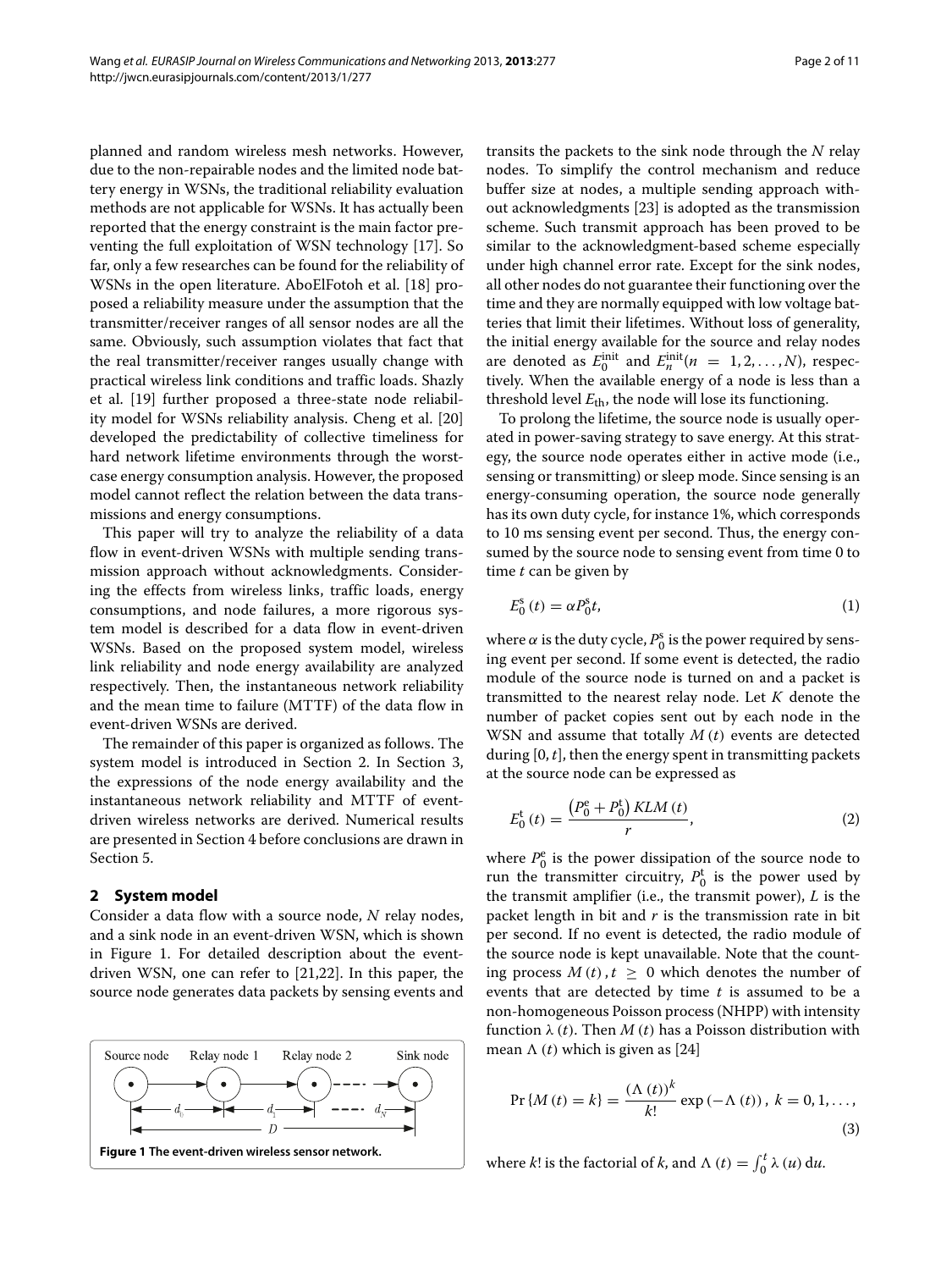Specifically, if  $\lambda(t)$  does not change over time, i.e.,  $λ(t) = λ<sub>0</sub>$ , the counting process *M* (*t*) becomes a homogeneous Poisson process and can be written as

$$
Pr\{M(t) = k\} = \frac{(\lambda_0 t)^k}{k!} \exp(-\lambda_0 t), \ k = 0, 1, \dots (4)
$$

To save energy, the relay nodes also operate in power saving strategy and switch between the sleep mode and the active mode. In most cases, the relay nodes are kept in sleep mode and the radio module is shut off. Under the sleep mode, an analog block stays awake and acts as the radio detector. Once a radio signal is detected, the signal is converted to a control signal which, in turn, is sent to power control electronics to wake up the radio module. With the state-of-art technology, the energy consumed by the analog block is very small. So we only consider the energy consumed while relay nodes are transmitting or receiving in active mode. For the *n*th relay node, assume totally  $D_n(t)$  events are received during [0, *t*], the energy spent in receiving packets can be given by

$$
E_n^{\rm r}(t) = \frac{P_n^{\rm e}KLD_n(t)}{r} \quad \forall n \in \{1, 2, \dots, N\},\tag{5}
$$

where  $P_n^e$  is the power dissipation of the *n*th relay node to run the transmitter circuitry. Similar to the source node, for the *n*th relay node, the energy consumed by the packet transmission during [0, *t*] can be shown as

$$
E_n^{\rm t}(t) = \frac{(P_n^{\rm e} + P_n^{\rm t}) KLD_n(t)}{r} \quad \forall n \in \{1, 2, ..., N\}, \tag{6}
$$

where  $P_n^t$  is the transmit power of the *n*th relay node.

In the considered data flow, all packets will be transmitted over wireless channels. For facilitating the following description, the source node and the *n*th relay node ( $n =$  $1, 2, \ldots, N$  are also called as node 0 and node  $n$ , respectively. Moreover, the sink node is renamed as node  $N + 1$ . If node *n* is transmitting a packet to node  $n + 1$ , the receiving signal quality can be measured as the received signal-to-noise ratio (SNR) value, i.e.,

$$
\Gamma_n = \frac{P_n^{\dagger} h_n}{n_0} \quad \forall n \in \{0, 1, \dots, N\},\tag{7}
$$

where  $P_n^t$  is the transmit power of node *n*,  $n_0$  is the background noise power at a receiver, and *hn* is the wireless channel gain between node *n* and node  $n + 1$  and can be calculated in decibels as

<span id="page-2-1"></span>
$$
[h_n]_{\rm dB} = [G]_{\rm dB} - \eta \left[ \frac{d_n}{d_{\rm ref}} \right]_{\rm dB} - [\xi]_{\rm dB}, \qquad (8)
$$

where  $[x]_{dB}$  denotes 10log<sub>10</sub>x; *G* is a dimensionless constant, meaning the measured line-of-sight (LOS) path loss at *d*ref, which depends on the antenna characteristics and the average channel attenuation; *η* is the path loss exponent for the wireless channel which depends on the terrain and the environment. It may vary between 2 in free space up to 6 in for example urban areas [\[25\]](#page-10-9);  $d_{\text{ref}}$  is a reference distance for the antenna far-field,  $d_n$  is the distance between node *n* and node  $n + 1$ ;  $\xi$  is the shadow fading and follows a lognormal distribution, i.e., the value of logarithm  $[\xi]_{dB}$  is a normal distribution with mean zero and variance  $\sigma_{\xi}^2$ . To guarantee the receiving accuracy, it is expected that the actual SNR must be no less than the target SNR, i.e.,

$$
\Gamma_n \ge \gamma^{\mathfrak{t}},\tag{9}
$$

where  $\gamma^t$  is the target SNR.

# <span id="page-2-0"></span>**3 Reliability analysis**

In typical WSN applications, wireless sensor nodes are scattered in large geographical regions and it is not always possible to perform node maintenance after the network deployment. For this reason, all nodes have to adapt their behaviors to the environmental changes. This section will firstly analyze the wireless link reliability and the node energy availability, respectively. Then, the instantaneous network reliability and MTTF are evaluated for the data flow.

#### **3.1 Wireless link reliability**

For node *n*, one successful transmission can be measured as the received SNR value being no less than the target SNR. Thus, the successful probability of one transmission from node *n* to node  $n + 1$  can be defined as

<span id="page-2-2"></span>
$$
P_n^{\text{succ}} = \Pr\left\{\frac{P_n^{\text{t}} h_n}{n_0} > \gamma^{\text{t}}\right\} \quad \forall n \in \{0, 1, \dots, N\}.
$$
 (10)

Substituting [\(8\)](#page-2-1) into [\(10\)](#page-2-2), we can obtain

$$
P_n^{\text{succ}} = \Phi\left(\sqrt{2}\varphi_n\right) = \frac{1}{2} \left(1 + \text{erf}\left(\varphi_n\right)\right),\tag{11}
$$

where  $\Phi(x) = 1/\sqrt{2\pi} \int_{-\infty}^{x} \exp(-t^2/2) dt$  is the cumulative distribution function (CDF) of the standard normal distribution, erf*(x)* =  $2/\sqrt{\pi} \int_0^x \exp(-t^2) dt$  is the error function, and the parameter  $\varphi_n$  can be obtain as

$$
\varphi_n = \frac{1}{\sqrt{2}\sigma_{\xi}} \left( \left[ P_n^{\dagger} \right]_{\text{dB}} + \left[ G \right]_{\text{dB}} - \eta \left[ \frac{d_n}{d_{\text{ref}}} \right]_{\text{dB}} - \left[ n_0 \right]_{\text{dB}} - \left[ \gamma^{\dagger} \right]_{\text{dB}} \right). \tag{12}
$$

To guarantee the reliable reception, each packet will be transmitted *K* times. Then the single wireless link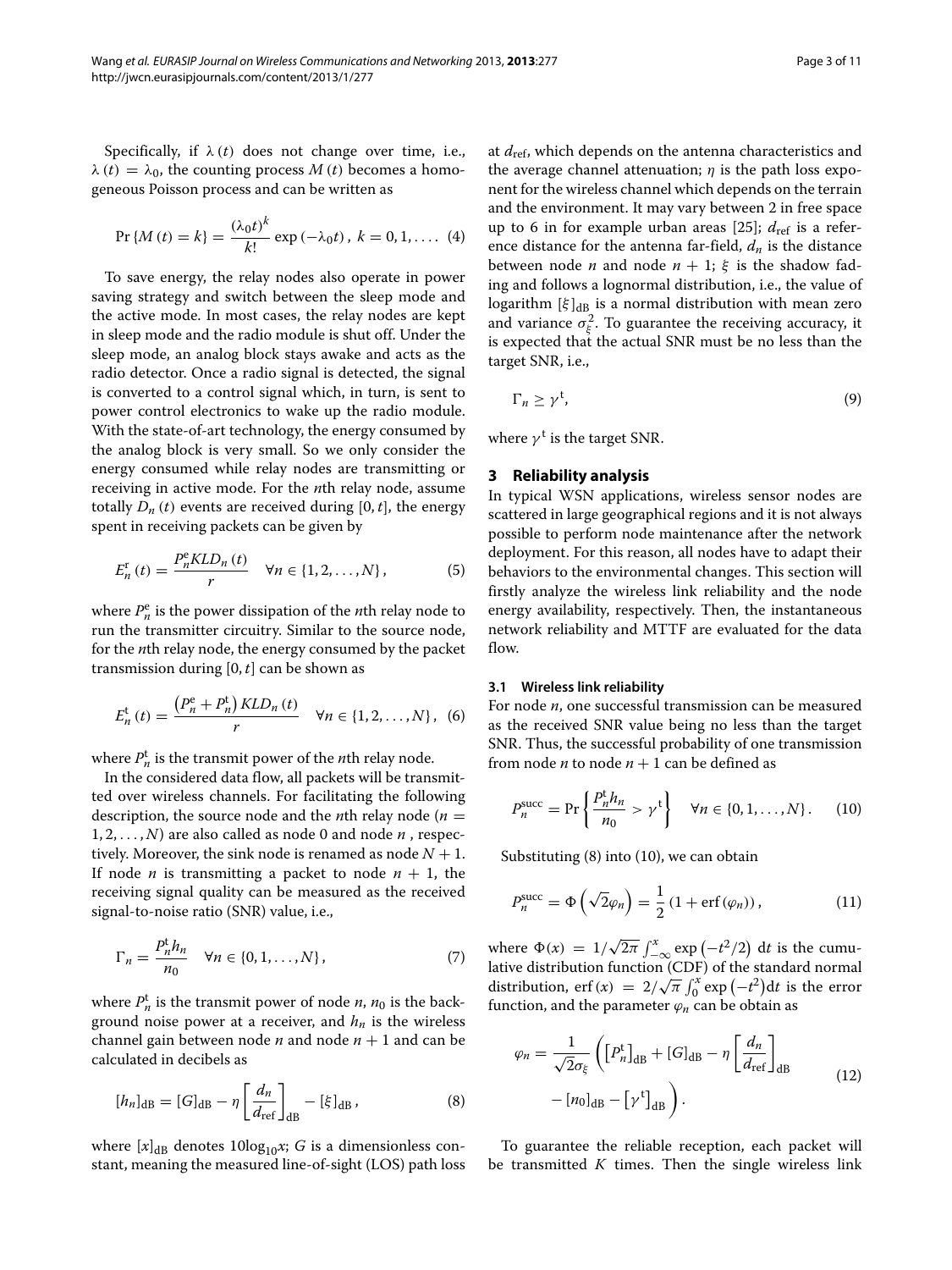reliability between node  $n$  and node  $n+1$  can be obtained as

$$
R_n^{\text{L}} = 1 - (1 - P_n^{\text{succ}})^K
$$
  
=  $1 - \frac{1}{2^K} [\text{erfc}(\varphi_n)]^K \quad \forall n \in \{0, 1, ..., N\},$  (13)

where  $\text{erfc}(x) = 1 - \text{erf}(x) = 2/\sqrt{\pi} \int_x^{\infty} \exp(-t^2) dt$  is the complentary error function.

Furthermore, using [\(13\)](#page-3-0), the integrated wireless link reliability can be calculated by

$$
R^{\mathcal{L}} = \prod_{n=0}^{N} R_n^{\mathcal{L}} = \prod_{n=0}^{N} \left\{ 1 - \frac{1}{2^K} [\text{erfc}(\varphi_n)]^K \right\}.
$$
 (14)

## **3.2 Node energy availability**

In the considered WSN, the sensor nodes are powered by low-voltage batteries. If the stored energy is depleted, the node is an energy-unavailable node and thus loses its functioning. Based on the energy stored in a node, the node energy availability for source node and relay nodes will be discussed in the following subsections.

#### *3.2.1 Source node energy availability*

For the source node (node 0), the residual energy at time *t* can be obtained as

$$
E_0^{\text{re}}(t) = E_0^{\text{init}} - (E_0^{\text{s}}(t) + E_0^{\text{t}}(t))
$$
  
= 
$$
E_0^{\text{init}} - \alpha P_0^{\text{s}} t - \frac{(P_0^{\text{e}} + P_0^{\text{t}}) K L M(t)}{r}.
$$
 (15)

When  $E_0^{\text{re}}(t)$  is less than a threshold  $E_{\text{th}}$ , the sensor node cannot work normally. Assume that symbol  $A_0$  is the state that the source node is energy available at time *t* and then the energy availability of the source node at time *t* is given as

$$
\Pr\{A_0\} = \Pr\left\{E_0^{\text{re}}(t) \ge E_{\text{th}}\right\}
$$
\n
$$
= \Pr\left\{M\left(t\right) \le \frac{\left(E_0^{\text{init}} - \alpha P_0^{\text{s}} t - E_{\text{th}}\right) r}{\left(P_0^{\text{e}} + P_0^{\text{t}}\right) KL}\right\}.
$$
\n(16)

According to [\(3\)](#page-1-2), the energy availability of the source node at time *t* can be measured as

$$
Pr\{A_0\} = \begin{cases} \sum_{k=0}^{M_0} \frac{(\Lambda(t))^{k}}{k!} \exp(-\Lambda(t)), & M_0 \ge 0, \\ 0, & M_0 < 0, \end{cases}
$$
(17)

where  $M_0$  is an integer and can be obtained as

$$
M_0 = \left[ \frac{E_0^{\text{init}} - \alpha P_0^{\text{s}} t - E_{\text{th}}}{\left( P_0^{\text{e}} + P_0^{\text{t}} \right) K L} \right].
$$
 (18)

In [\(18\)](#page-3-1),  $|x| = \min \{m \in \mathbb{Z} | m \leq x\}$  is the largest integer less than *x*. Using the upper incomplete gamma function defined in [\[26\]](#page-10-10), [\(17\)](#page-3-2) can be further modified into

<span id="page-3-3"></span><span id="page-3-0"></span>
$$
Pr\{A_0\} = \begin{cases} \frac{1}{M_0!} \Gamma(M_0 + 1, \Lambda(t)), & M_0 \ge 0, \\ 0, & M_0 < 0, \end{cases}
$$
 (19)

where the function  $\Gamma(\mu, x) = \int_x^{\infty} e^{-\tau} \tau^{\mu-1} d\tau$  is the upper incomplete gamma function.

Specifically, if  $\lambda(t)$  is a constant  $\lambda_0$ , [\(19\)](#page-3-3) can be transformed into

<span id="page-3-6"></span>
$$
Pr\{A_0\} = \begin{cases} \frac{1}{M_0!} \Gamma(M_0 + 1, \lambda_0 t), & M_0 \ge 0, \\ 0, & M_0 < 0. \end{cases}
$$
 (20)

To reduce the computation complexity, we further analyze the probability in [\(19\)](#page-3-3) and obtain Proposition [1.](#page-3-4)

<span id="page-3-4"></span>**Proposition 1.** At time t, if the value of  $\Lambda$  (t) is suffi*ciently large (e.g., the value of*  $\Lambda$  (*t*) *is greater than 10)*, *then the energy availability of source node can be expressed approximately as follows:*

$$
\Pr\{A_0\} \approx \begin{cases} \frac{1}{2} \left[ 1 + \text{erf}\left( \frac{M_0 + 0.5 - \Lambda(t)}{\sqrt{2\Lambda(t)}} \right) \right], & M_0 \ge 0, \\ 0, & M_0 < 0. \end{cases} \tag{21}
$$

*Proof.* See Appendix 1. 
$$
\Box
$$

# *3.2.2 Relay node energy availability*

Similar to the source node, the residual energy for the *n*th, ∀*n* ∈ {1, 2, ..., *N*} relay node (node *n*) at time *t* can be obtained as

$$
E_n^{\text{re}}(t) = E_n^{\text{init}} - (E_n^{\text{r}}(t) + E_n^{\text{t}}(t))
$$
  
= 
$$
E_n^{\text{init}} - \frac{(2P_n^{\text{e}} + P_n^{\text{t}}) KLD_n(t)}{r},
$$
 (22)

<span id="page-3-2"></span>where  $D_n(t)$  is a random variable which describes the number of packets that are successfully received by node *n* during [0, *t*]. Define  $A_n$ ,  $\forall n \in \{1, 2, ..., N\}$  as a state that node *n* is energy available at time *t*, and then the energy availability of relay node is defined as

<span id="page-3-5"></span>
$$
\Pr\{A_n\} = \Pr\left\{E_n^{\text{re}}(t) \ge E_{\text{th}}\right\}
$$
\n
$$
= \Pr\left\{D_n(t) \le \frac{r\left(E_n^{\text{init}} - E_{\text{th}}\right)}{\left(2P_n^{\text{e}} + P_n^{\text{t}}\right)KL}\right\}.
$$
\n(23)

<span id="page-3-1"></span>Obviously, to obtain the energy availability of the *n*th relay node,  $D_n(t)$  should be measured firstly. According to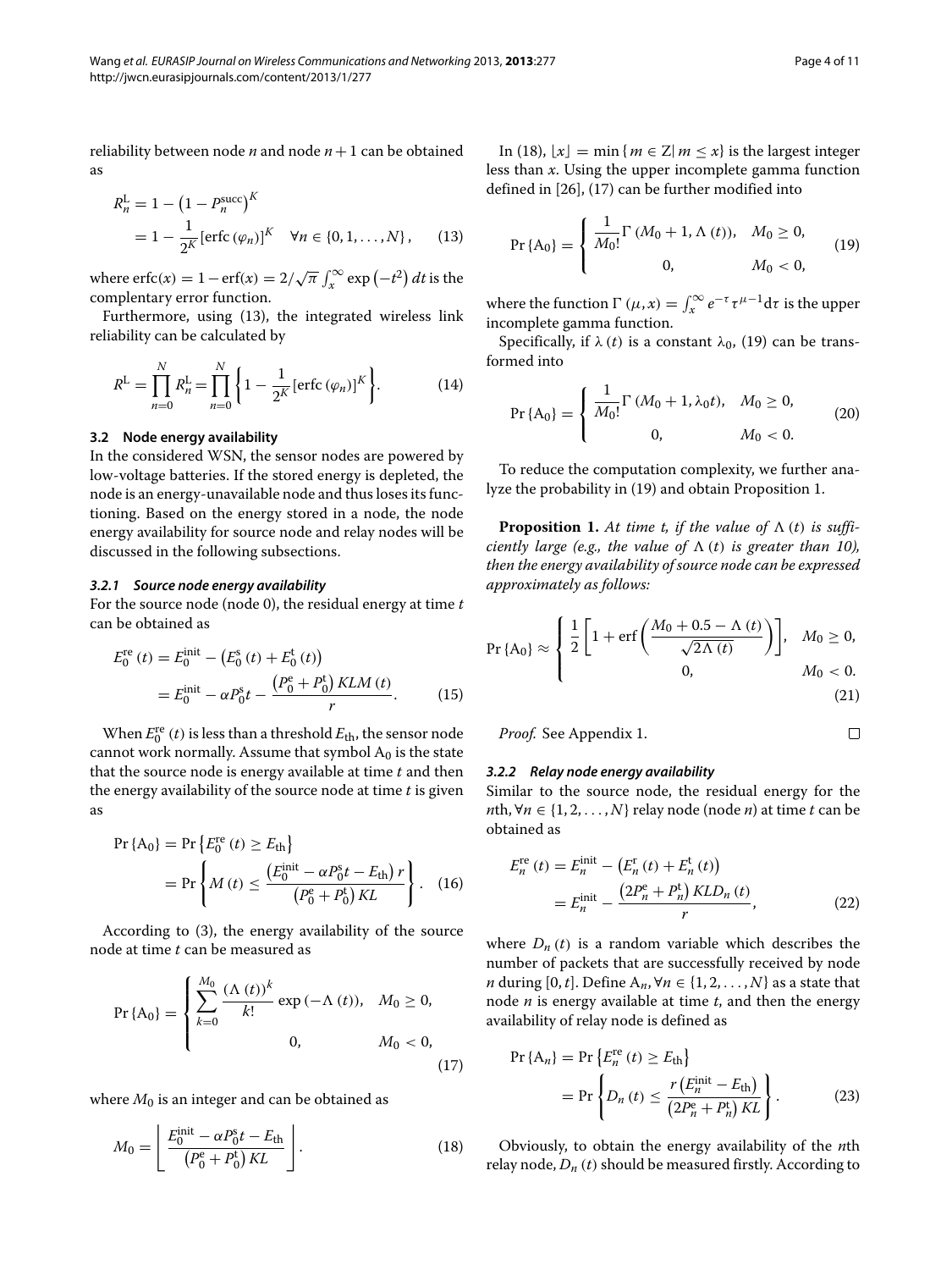[\(13\)](#page-3-0), affected by the channel fading, the packets may not be received successfully. Therefore,  $D_n(t)$  should be a discrete random variable. The probability distribution of random variable  $D_n(t)$  can be described as (see Appendix [2](#page-7-2)) for the detailed derivation)

<span id="page-4-0"></span>
$$
\Pr\{D_n(t) = i | A_0 A_1 ... A_{n-1}\} = \sum_{k=i}^{\infty} {k \choose i} (R_{0-n}^L)^i
$$
  
 
$$
\times (1 - R_{0-n}^L)^{k-i} \frac{(\Lambda(t))^k}{k!} \exp(-\Lambda(t)),
$$
  
 
$$
i = 0, 1, ...
$$
 (24)

where  $\binom{k}{i} = k!/[i!(k-i)!]$  for  $k \geq 0, i \geq 0, k \geq i$  denotes

the binomial coefficients [\[27\]](#page-10-11), and  $R_{0-n}^L$  $\stackrel{\Delta}{=} \prod_{j=0}^{n-1} R_j^L$ . Substituting [\(24\)](#page-4-0) into [\(23\)](#page-3-5), the probability of the *n*th relay node which is energy available can be given by

$$
\Pr\{A_n | A_0 A_1 ... A_{n-1}\} = \Pr\{D_n(t) \le M_n | A_0 A_1 ... A_{n-1}\}\
$$

$$
= \sum_{i=0}^{M_n} \Pr\{D_n(t) = i | A_0 A_1 ... A_{n-1}\}\
$$

$$
= \sum_{i=0}^{M_n} \sum_{k=1}^{\infty} {k \choose i} (R_{0-n}^L)^i (1 - R_{0-n}^L)^{k-i}
$$

$$
\times \frac{(\Lambda(t))^k}{k!} \exp(-\Lambda(t)), \quad (25)
$$

where  $M_n$  can be obtained by

$$
M_n = \left[ \frac{\left(E_n^{\text{init}} - E_{\text{th}}\right) r}{\left(2P_n^{\text{e}} + P_n^{\text{t}}\right) KL} \right], \ \forall n \in \{1, 2, \dots, N\}.
$$
 (26)

Specifically, if  $\lambda$  (*t*) is a constant  $\lambda_0$ , the probability of the *n*th relay node which is energy available can be given by

$$
\Pr\{A_n | A_0, A_1, \dots, A_{n-1}\} = \sum_{i=0}^{M_n} \sum_{k=i}^{\infty} {k \choose i} \left(R_{0-n}^L\right)^i
$$

$$
\times \left(1 - R_{0-n}^L\right)^{k-i} \frac{(\lambda_0 t)^k}{k!}
$$

$$
\times \exp\left(-\lambda_0 t\right).
$$
\n(27)

Furthermore, exchanging the order of summation in [\(25\)](#page-4-1) and then using the relationship between the regularized incomplete beta function and the cumulative distribution function of a binomial variable [\[28,](#page-10-12)[29\]](#page-10-13), the probability of the *n*th relay node is energy available can be calculated by

$$
\Pr\{A_n | A_0 A_1 ... A_{n-1}\} = \Gamma(M_n + 1, \Lambda(t)) + \sum_{k=M_n+1}^{\infty} \frac{(\Lambda(t))^k}{k!} \exp(-\Lambda(t)) + \times I_{1-R_{0-n}^L}(k - M_n, M_n + 1),
$$
\n(28)

where  $I_x(a, b) = \left[ \int_0^x t^{a-1} (1-t)^{b-1} dt \right] / \left[ \int_0^1 t^{a-1} (1-t)^{b-1} dt \right]$ is the regularized incomplete beta function.

Specifically, if  $\lambda$  (*t*) is a constant  $\lambda_0$ , the probability of the *n*th relay node is energy available can be given by

$$
\Pr\{A_n | A_0 A_1 ... A_{n-1}\} = \Gamma(M_n + 1, \lambda_0 t) + \sum_{k=M_n+1}^{\infty} \frac{(\lambda_0 t)^k}{k!} \exp(-\lambda_0 t) I_{1-R_{0-n}^L} + \times (k - M_n, M_n + 1).
$$
 (29)

To reduce the computation complexity, we further analyze the probability in [\(25\)](#page-4-1) and obtain Proposition [2.](#page-4-2)

<span id="page-4-2"></span>**Proposition 2.** *The energy availability of the nth*,  $\forall n \in \mathbb{R}$ {1, 2, *...* , *N*} *relay node can be expressed approximately as follows:*

$$
\Pr\left\{A_n | A_0 A_1 \dots A_{n-1}\right\} \approx \Gamma\left(M_n^{'}+1, \Lambda\left(t\right)\right),\tag{30}
$$

<span id="page-4-1"></span>*where*

$$
M'_{n} = \left\lfloor \frac{r\left(E_{n}^{\text{init}} - E_{\text{th}}\right)}{\left(2P_{n}^{\text{e}} + P_{n}^{\text{t}}\right)KLR_{0-n}^{\text{L}}}\right\rfloor. \tag{31}
$$

*Note that if the value of*  $\Lambda$  (*t*) *at time t is sufficiently large* (e.g., the value of  $\Lambda$  (t) is greater than 10), the energy avail*ability of the nth,*  $\forall n \in \{1, 2, ..., N\}$  *relay node can further be expressed approximately as follows:*

<span id="page-4-3"></span>
$$
\Pr\left\{A_n | A_0 A_1 \dots A_{n-1}\right\} \approx \frac{1}{2} \left[1 + \text{erf}\left(\frac{M_n' + 0.5 - \Lambda(t)}{\sqrt{2\Lambda(t)}}\right)\right].
$$
\n(32)

*Proof.* See Appendix [3.](#page-8-0)

 $\Box$ 

#### **3.3 Instantaneous network reliability**

Taking account of the above factors of wireless link reliability and node energy availability, the instantaneous network reliability in this paper can be defined as

$$
R_{sys} (t) = Pr \{A_0 A_1 ... A_{N-1} A_N\}
$$
  
= Pr \{A\_0\}  $\prod_{n=1}^N Pr \{A_n | A_0 A_1 ... A_{n-1}\}.$  (33)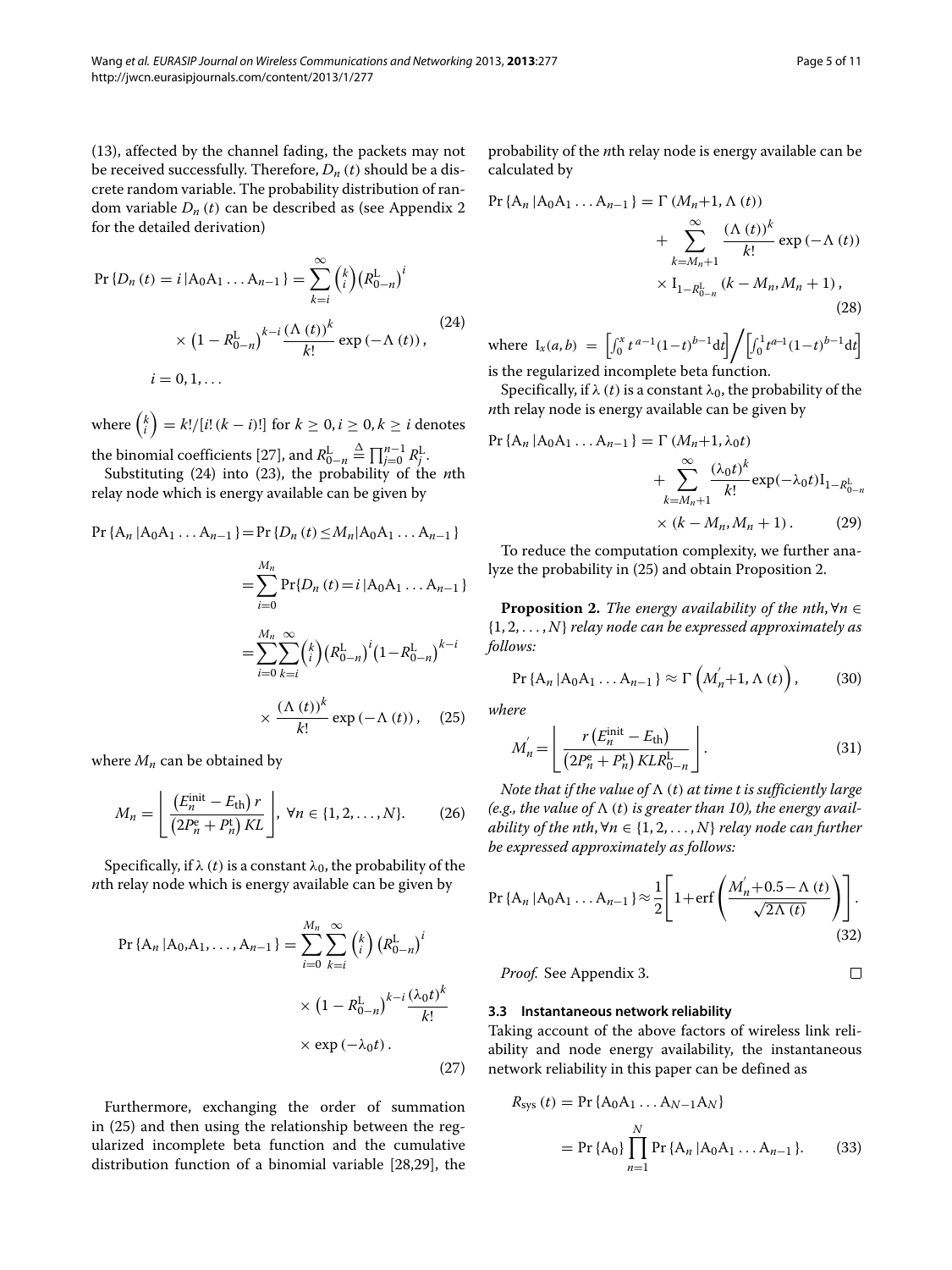Accordingly, based on the total probability formula, using [\(19\)](#page-3-3) and [\(25\)](#page-4-1), the instantaneous network reliability can be calculated by

$$
R_{\rm sys} (t) = \frac{1}{M_0!} \Gamma (M_0 + 1, \Lambda (t))
$$
  
 
$$
\times \prod_{n=1}^{N} \left\{ \sum_{i=0}^{M_n} \sum_{k=i}^{\infty} {k \choose i} (R_{0-n}^L)^i (1 - R_{0-n}^L)^{k-i} \right\}
$$
  
 
$$
\times \frac{(\Lambda (t))^k}{k!} \exp(-\Lambda (t)) \left\}.
$$
 (34)

Specifically, according to [\(20\)](#page-3-6) and [\(27\)](#page-4-3), if  $\lambda(t)$  is a constant  $\lambda_0$ , the instantaneous network reliability can be calculated by

$$
R_{\text{sys}}(t) = \frac{1}{M_0!} \Gamma(M_0 + 1, \lambda_0 t)
$$
  
 
$$
\times \prod_{n=1}^{N} \left\{ \sum_{i=0}^{M_n} \sum_{k=i}^{\infty} {k \choose i} \left( R_{0-n}^{L} \right)^{i} \left( 1 - R_{0-n}^{L} \right)^{k-i} \right. \times \frac{\left( \lambda_0 t \right)^k}{k!} \exp \left( -\lambda_0 t \right) \right\}.
$$
 (35)

According to Proposition [2,](#page-4-2) the instantaneous network reliability [\(34\)](#page-5-1) can be further approximately expressed as

$$
R_{\rm sys}\left(t\right) \approx \prod_{n=0}^{N} \frac{1}{M_{n}'} \Gamma\left(M_{n}'+1,\Lambda\left(t\right)\right),\tag{36}
$$

where  $M_0^{'} = M_0$ .

# **3.4 MTTF**

The MTTF measures the average time to failures with the modeling assumption that the failed system is not repaired. In this system, the values of MTTF can be obtained by integrating the instantaneous network reliability function from zero to infinity:

$$
MTTF = \int_0^\infty R_{sys}(t)dt.
$$
 (37)

Moreover, using [\(36\)](#page-5-2), MTTF can be calculated approximately as

$$
MTTF \approx \int_0^\infty \prod_{n=0}^N \left\{ \frac{1}{M'_{n}!} \Gamma\left(M'_{n} + 1, \Lambda(t)\right) \right\} dt. \quad (38)
$$

# <span id="page-5-0"></span>**4 Numerical results**

In this section, both the Monte Carlo (MC) simulation results and theoretical results will be presented. Here, the accuracy of the derived expressions of wireless link reliability, the instantaneous network reliability, and MTTF will be verified, and the impacts of the number of relay nodes will be discussed.

Here, an event-driven WSN consisting of *N* uniformly placed relay nodes in a *D*-meter-long linear region is used as a test system. To simplify the simulation, assume that the source node and all relay nodes have the same initial energy (i.e.,  $E_0^{\text{init}} = E_1^{\text{init}} = \cdots = E_N^{\text{init}}$  $\stackrel{\Delta}{=}$  *E*<sup>init</sup>) and run the transmitter circuitry with the same power (i.e.,  $P_0^e$  =  $P_1^e = \cdots = P_N^e$  $\stackrel{\Delta}{=}$  *P*<sup>e</sup>). Moreover, the transmit power of the source node and all relay nodes are also supposed to be the same (i.e.,  $P_0^{\text{t}} = P_1^{\text{t}} = \cdots = P_N^{\text{t}}$  $\stackrel{\Delta}{=} P^{\text{t}}$ ). In addition, the main simulation parameters are listed in Table [1.](#page-5-3)

<span id="page-5-1"></span>Figure [2](#page-6-0) illustrates the wireless link reliability versus transmit power with different numbers of the relay nodes. As the figure clearly illustrates, with the increase of the transmit power, the larger received SNR at each receiver occurs, which results in the increase of wireless link reliability. Simultaneously, the results in Figure [2](#page-6-0) indicate that the relay node number affects the wireless link reliability significantly. Specifically, the wireless link reliability with  $N = 5$  is much higher than that with  $N = 3$ . The reason is that a larger relay node number will result in smaller distance between two adjacent nodes which will further result in higher link reliability. In addition, it can be observed from Figure [2](#page-6-0) that the simulation results of wireless link reliability match with the theoretical results very well.

<span id="page-5-2"></span>Figure [3](#page-6-1) illustrates the instantaneous network reliability versus time with different numbers of the relay nodes for  $R<sup>L</sup> = 0.7$ . In this figure, not only the theoretical results and simulation results are shown, but also the approximate

## **Table 1 Main simulation parameters**

<span id="page-5-3"></span>

| <b>Parameters</b>                              | Symbol                   | Value                   |
|------------------------------------------------|--------------------------|-------------------------|
| Packet copies                                  | Κ                        | 1                       |
| Intensity function for NHPP models             | $\lambda(t)$             | 1                       |
| The initial energy of all nodes                | $F$ init                 | $0.01$ J                |
| Threshold level                                | $E_{\text{th}}$          | 0 J                     |
| Duty cycle                                     | $\alpha$                 | 0.01                    |
| Power required by sensing event per second     | $P_0^{\rm s}$            | $0.1$ mW                |
| Power dissipation to run transmitter circuitry | pe                       | $0.1$ mW                |
| Length of the linear region                    | D                        | 180 m                   |
| Transmission rate                              | r                        | $2.5 \times 10^5$ bit/s |
| Packet length                                  | L                        | 5,000 bits              |
| Power of background noise                      | n <sub>0</sub>           | $4 \times 10^{-14}$ W   |
| Target SNR                                     | $\nu^{\dagger}$          | 6 dB                    |
| Variance of shadow fading                      | $\sigma_{\varepsilon}^2$ | 8 dB                    |
| Path loss exponent                             | $\eta$                   | 3.71                    |
| LOS path loss at $d_{ref}$                     | G                        | $-31.54$ dB             |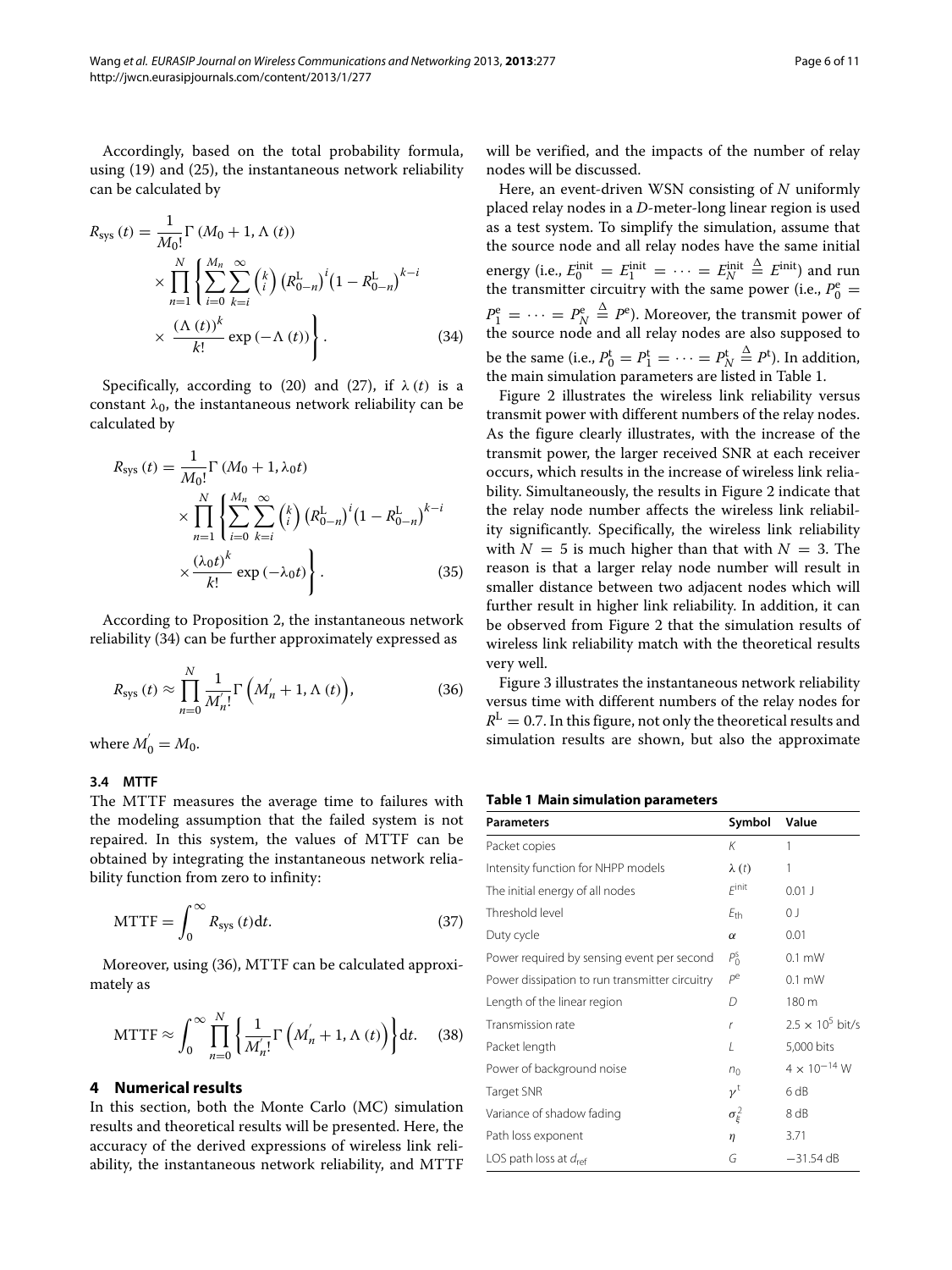

<span id="page-6-0"></span>results are depicted. As the figure clearly illustrates, the instantaneous network reliability at the beginning remains the same. It is because the amount of energy of sensor nodes in the initial stage is enough to guarantee the normal work of the sensor nodes. After working for some time, the residual energy of nodes is getting smaller and smaller, which results in the lower probability of sensor nodes to work properly. Then, the network reliability falls sharply. Accordingly, the instantaneous network reliability decreases with the time increasing. Simultaneously, more relay nodes may lead to the higher network reliability. It is because when you want to get the same wireless link reliability (e.g.,  $R^L$  is 0.7), larger relay node number may result in lower transmit power of each node required as shown in Figure [2.](#page-6-0) It means all the nodes may consume less energy. For this reason, the energy availability of each relay node is increased with the number of the relay nodes. Therefore, the network reliability increases as well.

Figure [4](#page-6-2) gives another different perspective of the same results about instantaneous network reliability, as it shows the instantaneous network reliability versus time with different wireless link reliabilities for  $N = 4$ . Apparently, the instantaneous network reliability decreases along with the increase of the time which has been explained in the above paragraphs. It can also be observed that a high reliable link may result in the a low reliable network. It is because higher link reliability may require the higher transmit power which will result in higher node energy consumption, thus leading to the decrease of node energy availability. Consequently, if you want to get higher link reliability in a WSN, it may result in lower network reliability. Furthermore, from Figures [3](#page-6-1) and [4,](#page-6-2) it can be easily observed that not only the simulation results of network reliability match very well with the theoretical results but also the approximate results match well with the theoretical results.

Figure [5](#page-7-3) demonstrates the network MTTF of the wireless sensor network versus wireless link reliability with different relay node number. Obviously, with the increase of the wireless link reliability, the sensor node will require the larger transmit power as shown in Figure [2,](#page-6-0) thus leading to the decreased value of MTTF. Simultaneously, the more relay nodes may result in the higher network reliability as shown in Figure [3,](#page-6-1) which results in the greater values of MTTF. Moreover, the values of MTTF tend to be 0 when the link reliability tends to be 1 as shown in Figure [5.](#page-7-3) It is because in order to guarantee that the link reliability is equal to 1, the required transmit power tends to be infinite, which results in the lifetime of each node which tends to be 0. Furthermore, from Figure [5,](#page-7-3) it can be easily observed that not only the simulation results of MTTF match very well with the theoretical results but also the approximate results match well with the theoretical results.

<span id="page-6-1"></span>

<span id="page-6-2"></span>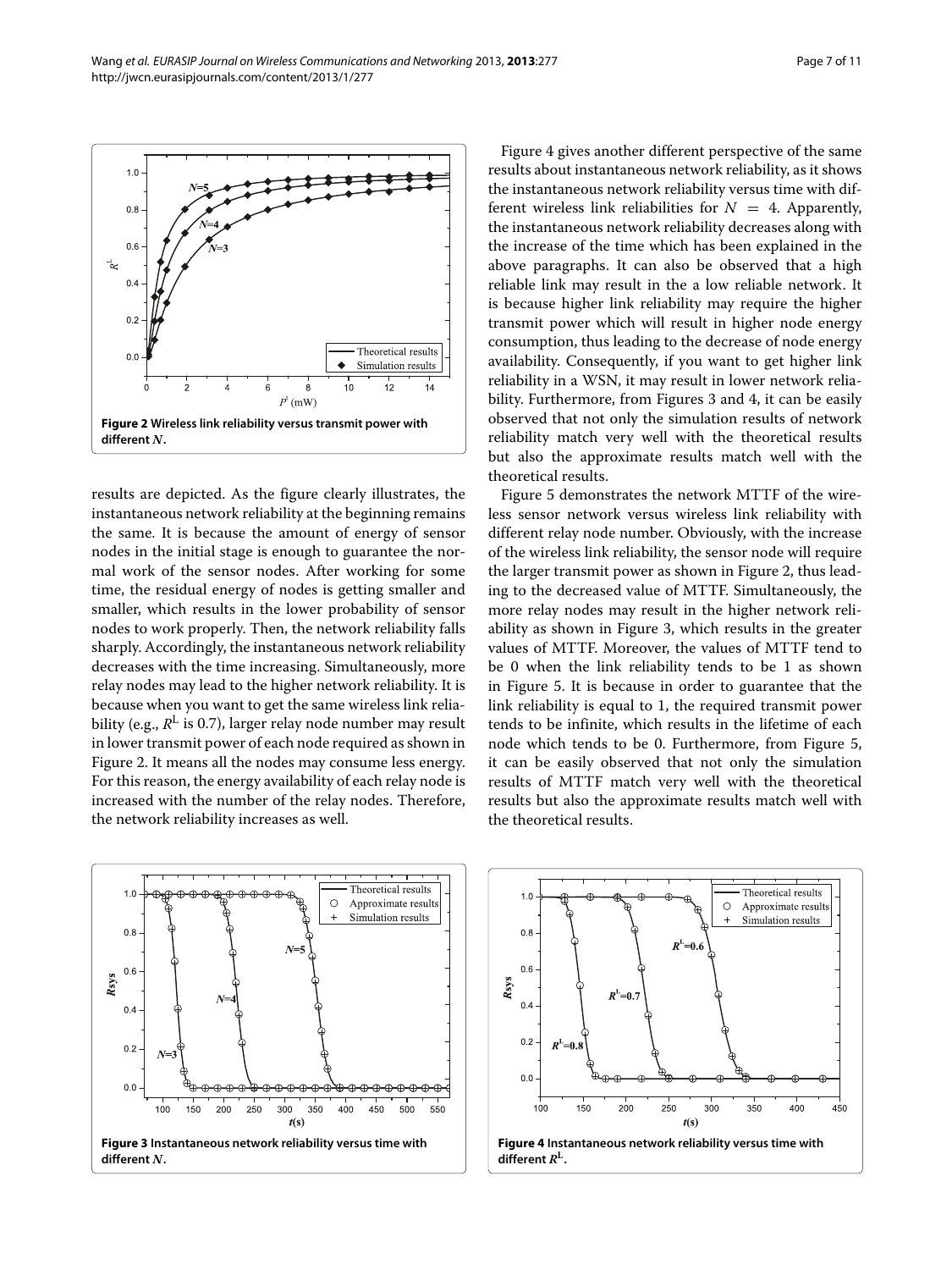$\Box$ 



# <span id="page-7-3"></span><span id="page-7-0"></span>**5 Conclusions**

Sensing the environment and sending the sensed information to a sink node are two primary jobs of a WSN. These jobs are required to be done with greater reliability because some major decisions depend on the information collected from WSNs. However, sensors are typically powered through batteries in WSNs and it has been reported that the energy constraint is the main factor preventing the full exploitation of WSN technology. So, reliability evaluation is a critical step for the design of the WSNs. Based on energy-based reliability model, this paper investigates the system performance in an eventdriven wireless sensor network with a multiple sending approach without acknowledgments. A system model is established including sensor energy consumption model and the wireless link model. Then the wireless link reliability, node energy availability, instantaneous network, and MTTF are investigated in this paper. However, the node energy availability expression and the system instantaneous reliability expression are not in closed form, thereby making calculation cumbersome. To bypass this problem, two propositions are developed which make it possible to calculate the node energy availability and the system instantaneous reliability easier. The simulation results show that the analytical expressions are accurate enough. Furthermore, the results are useful in designing a WSN to obtain good network performance. For future work, the reliability analysis of a data flow in event-driven WSN with acknowledgment-based transmission scheme and the reliability evaluation of the WSNs with a random node distribution will be investigated.

# **Appendices**

## <span id="page-7-1"></span>**Appendix 1**

# *Proof of proposition [1](#page-3-4)*

*Proof.* It can be obviously found from [\(17\)](#page-3-2) that the energy availability of source node at time *t* can be regarded

as the CDF of a Poisson distribution with mean  $\Lambda(t)$ and variance  $\Lambda(t)$  at  $M_0$ . According to [\[30\]](#page-10-14), for sufficiently large values of  $\Lambda(t)$  (say  $\Lambda(t) > 1,000$ ), the normal distribution with mean  $\Lambda$  (*t*) and variance  $\Lambda$  (*t*) is an excellent approximation to the Poisson distribution. If  $\Lambda$  (*t*) is greater than about 10, then the normal distribution is a good approximation if an appropriate continuity correction is performed, i.e., Pr  $\{X \leq x\}$  is replaced by Pr ${X \leq x + 0.5}$ . Therefore, the energy availability of source node can be approximately expressed as

<span id="page-7-4"></span>
$$
\Pr\{A_0\} \approx \begin{cases} \Phi \left\{ \frac{M_0 + 0.5 - \Lambda(t)}{\sqrt{\Lambda(t)}} \right\}, & M_0 \ge 0, \\ 0, & M_0 < 0. \end{cases}
$$
 (39)

Using the relationship between  $\Phi(x)$  and erf $(x)$ , [\(39\)](#page-7-4) can be further described as

$$
\Pr\{A_0\} \approx \begin{cases} \frac{1}{2} \left[ 1 + \text{erf}\left(\frac{M_0 + 0.5 - \Lambda(t)}{\sqrt{2\Lambda(t)}}\right) \right], & M_0 \ge 0, \\ 0, & M_0 < 0. \end{cases} \tag{40}
$$

Proposition [1](#page-3-4) is proved.

#### <span id="page-7-2"></span>**Appendix 2**

# *Derivation of the probability distribution of random variable*  $D_n(t)$

The probability distribution of random variable  $D_n(t)$  will be deduced in this appendix.

Firstly,  $D_1(t)$  which describes the number of packets that are received by the first relay node during [0, *t*] will be considered. Obviously, the packets that are received successfully by the first relay node during [0, *t*] are decided by both the state of the source node at time *t* and the reliability of the link between the source node and the first relay node. In this paper, we just concern the probability distribution of  $D_1(t)$  when the source node is available. Hence, the notation  $D_1(t) |A_0|$  is employed to indicate the  $D_1(t)$ when the source node is available. According to [\(13\)](#page-3-0), the probability of the first relay node successfully receiving one packet from the source node is  $R_0^{\text{L}}$ . Therefore, conditionally on  $M(t) = k$ , the process that the first relay node receives packets is a *k* Bernoulli trial during [0, *t*] and the probability of success in this Bernoulli trial is  $R_0^{\rm L}$ . As a result, the random variable  $D_1 = D_1(t) |A_0|$  follows the binomial distribution with parameters  $M(t) = k$  and  $R_0^L$ , namely,

$$
D_1^{'} \sim B\left(M\left(t\right) = k, R_0^L\right). \tag{41}
$$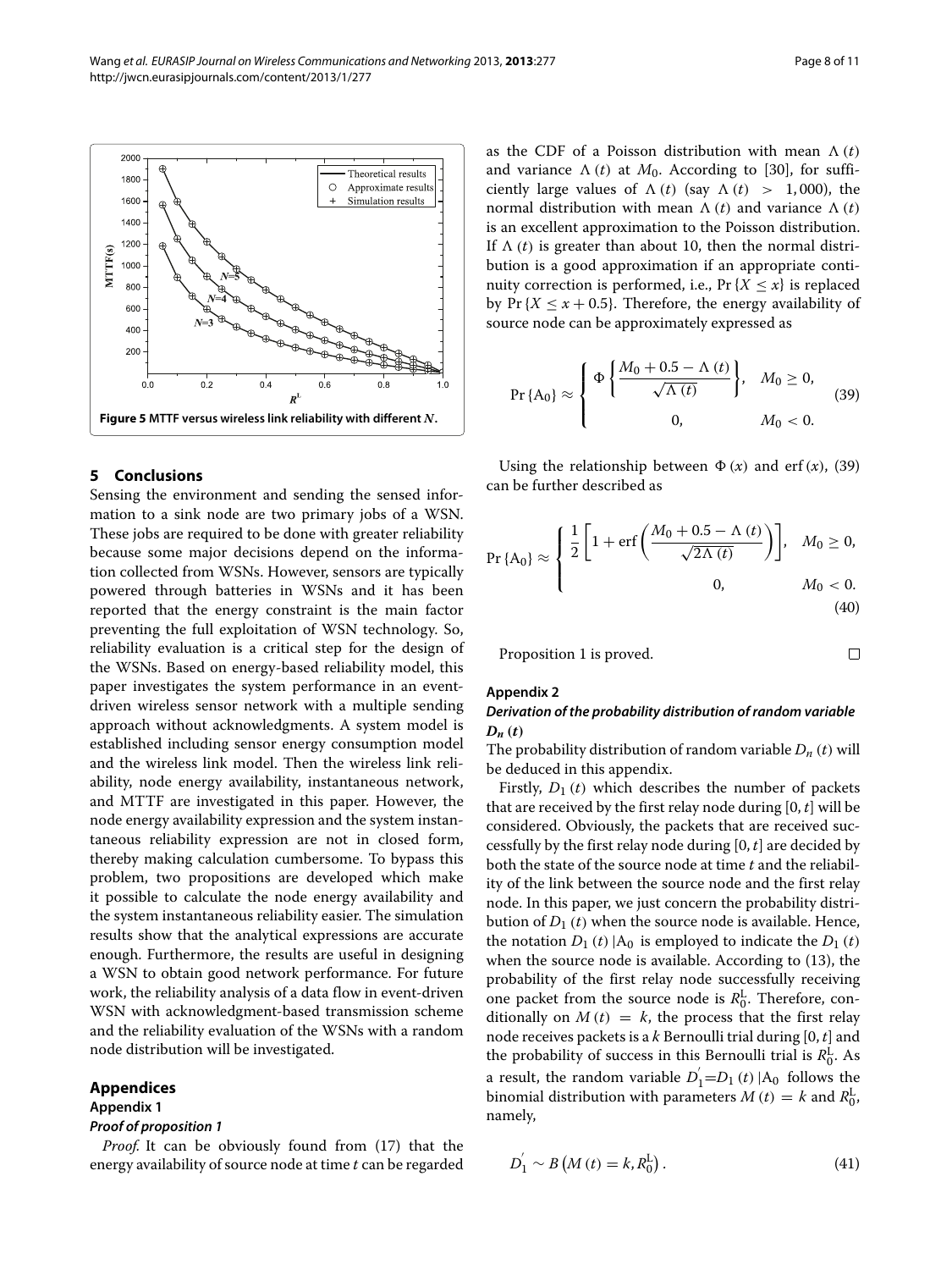The probability distribution of such a random variable can be given by

<span id="page-8-1"></span>
$$
\Pr\{D_1(t) = i | M(t) = k, A_0\}
$$
\n
$$
= \begin{cases} {k \choose i} (R_0^L)^i (1 - R_0^L)^{k - i}, & i = 0, 1, ..., k, \\ 0, & \text{others,} \end{cases}
$$
\n(42)

where  $\left(\begin{smallmatrix}k\\i\end{smallmatrix}\right)$  can be calculated by

$$
\binom{k}{i} = \frac{k!}{i!(k-i)!}.\tag{43}
$$

According to the formula of total probability and using [\(3\)](#page-1-2) and [\(42\)](#page-8-1), the probability distribution of random variable  $D_1(t)$  |A<sub>0</sub> can be described as

$$
\Pr\{D_1(t) = i | A_0\} = \sum_{k=i}^{\infty} {k \choose i} (R_0^L)^i (1 - R_0^L)^{k-i} \times \frac{(\Lambda(t))^k}{k!} \exp(-\Lambda(t)),
$$
\n
$$
i = 0, 1, ....
$$
\n(44)

Furthermore, for the second relay node, conditional on  $D_1' = i$ , the random variable  $D_2' = D_2(t) |A_0 A_1|$  is also a binomial variable with parameters  $D_1^{'} = i$  and  $R_1^L$ , namely,

$$
D_2^{'} \sim B\left(D_1^{'}=i, R_1^L\right). \tag{45}
$$

According to the [\[28\]](#page-10-12),  $D_2^{'}$  is a simple binomial variable with parameters  $M(t) = k$  and  $\prod_{i=0}^{1} R_i^L$ , namely,

$$
D_{2}^{'} \sim B\left(M(t) = k, \prod_{i=0}^{1} R_{i}^{L}\right).
$$
 (46)

The probability distribution of such a random variable can be given by

$$
\Pr\{D_2(t) = i | M(t) = k, A_0 A_1\}
$$
\n
$$
= \begin{cases} {k \choose i} \left[ \prod_{i=0}^1 R_i^L \right]^i \left[ 1 - \prod_{i=0}^1 R_i^L \right]^{k-i}, & i = 0, 1, ..., k, \\ 0, & \text{others.} \end{cases}
$$
\n(47)

Hence, using the formula of total probability, the probability distribution of random variable  $D_2(t)$  |A<sub>0</sub>A<sub>1</sub> can be described by

<span id="page-8-3"></span>
$$
\Pr\{D_2(t) = i | A_0 A_1\} = \sum_{k=i}^{\infty} {k \choose i} \left[ \prod_{i=0}^{1} R_i^L \right]^i \left[ 1 - \prod_{i=0}^{1} R_i^L \right]^{k-i}
$$

$$
\times \frac{(\Lambda(t))^k}{k!} \exp(-\Lambda(t)),
$$

$$
i = 0, 1, .... \tag{48}
$$

Without loss of generality, for the *n*th,  $\forall n = 3, ..., N$ relay node, we have

$$
\Pr\{D_n(t) = i | M(t) = k, A_0 A_1 ... A_{n-1}\}\
$$
\n
$$
= \begin{cases} {k \choose i} (R_{0-n}^L)^i (1 - R_{0-n}^L)^{k-i}, & i = 0, 1, ..., k, \\ 0, & \text{others,} \end{cases}
$$
\n(49)

where

<span id="page-8-4"></span>
$$
R_{0-n}^{\text{L}} \triangleq \prod_{j=0}^{n-1} R_j^{\text{L}}.
$$
 (50)

<span id="page-8-2"></span>Then, the probability distribution of random variable *D<sub>n</sub>* (*t*) |A<sub>0</sub>A<sub>1</sub> ...A<sub>*n*−1</sub>, ∀*n* ∈ {3, ...,*N*} can be described as

$$
\Pr\{D_n(t) = i | A_0 A_1 ... A_{n-1}\}\
$$
\n
$$
= \sum_{k=i}^{\infty} {k \choose i} (R_{0-n}^L)^i (1 - R_{0-n}^L)^{k-i} \frac{(\Lambda(t))^k}{k!} \exp(-\Lambda(t)),
$$
\n
$$
i = 0, 1, ....
$$
\n(51)

According to [\(44\)](#page-8-2), [\(48\)](#page-8-3), and [\(51\)](#page-8-4), for the *n*th,∀*n* ∈  $\{1,2,\ldots,N\}$  relay node, we can obtain

$$
Pr{D_n(t) = i | A_0 A_1 ... A_{n-1}} = \sum_{k=i}^{\infty} {k \choose i} (R_{0-n}^L)^i (1 - R_{0-n}^L)^{k-i}
$$

$$
\times \frac{(\Lambda(t))^k}{k!} \exp(-\Lambda(t)),
$$

$$
i = 0, 1, .... \qquad (52)
$$

# <span id="page-8-0"></span>**Appendix 3** *Proof of proposition [2](#page-4-2)*

*Proof.* Firstly, the relationship between the random variable *M* (*t*) and the random variable  $D_n(t)$ ,  $\forall n \in$  $\{1, 2, \ldots, N\}$  will be discussed. It has been known that *M (t)* denotes the number of packets that are detected by the source node during  $[0, t]$  and it is also equal to the number of packets that are sent out from the source node during  $[0, t]$ .  $D_n(t)$  denotes the number of packets that are successfully received by the *n*th relay node during [0, *t*].  $R_n^L$ ,  $\forall n \in \{0, 1, ..., N\}$  is the link reliability between node *n* and node  $n + 1$ . Moreover, it has been assumed that it does not concern propagation delay. Thus, for the first relay node, assume the source node is energy available at time *t*, then it can be obtained that

<span id="page-8-5"></span>
$$
D_1(t) | A_0 \approx R_0^{\rm L} M(t). \tag{53}
$$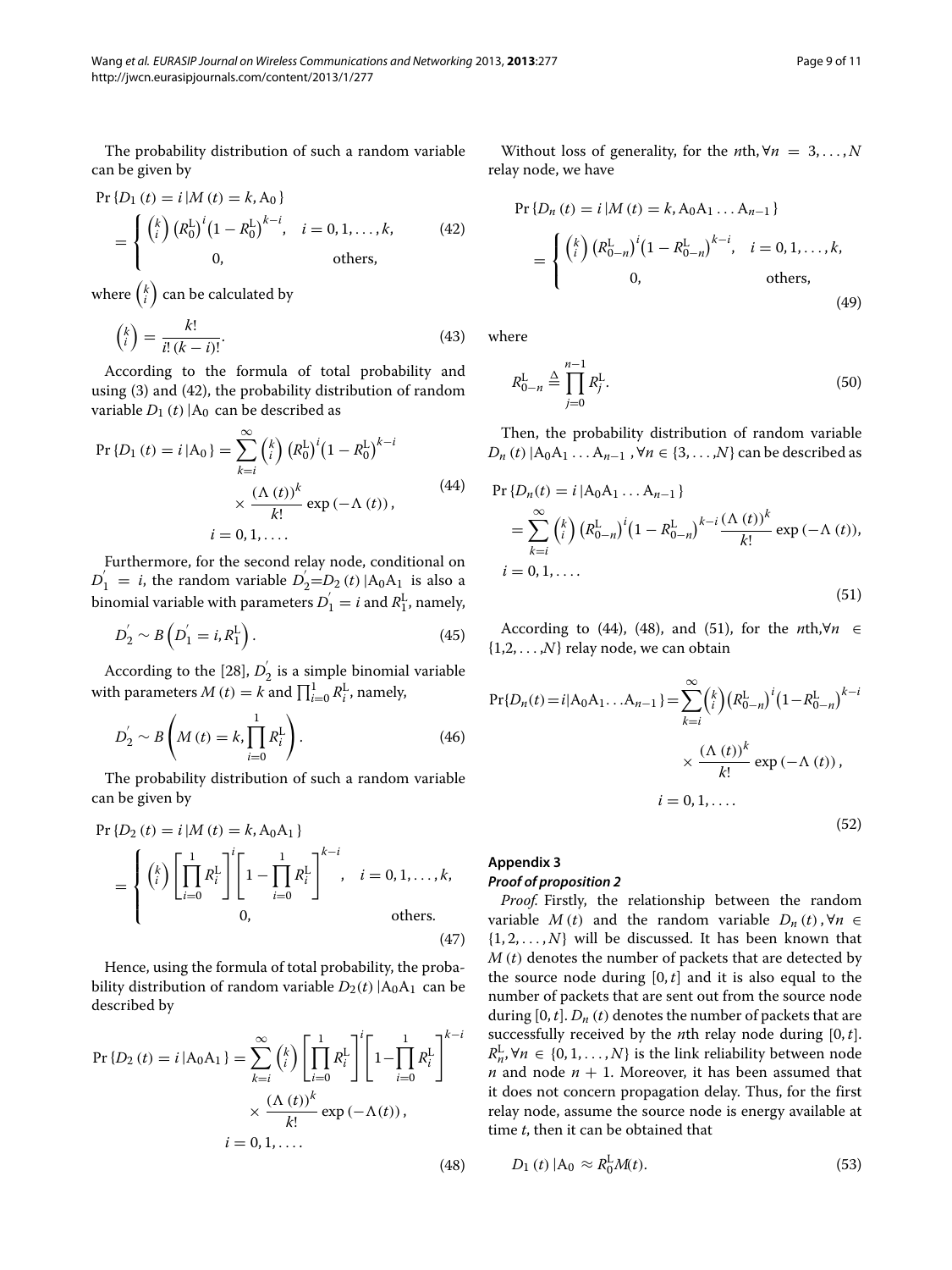Without loss of generality, for the *n*th,∀*n* ∈ {2,3, *...* ,*N*} relay node, we can obtain

<span id="page-9-15"></span>
$$
D_n(t) |A_0 A_1 ... A_{n-1} \approx R_{n-1}^L D_{n-1}(t) |A_0 A_1 ... A_{n-2}.
$$
\n(54)

<span id="page-9-16"></span>Further, according to [\(53\)](#page-8-5) and [\(54\)](#page-9-15), it can be obtained that

$$
D_n(t) | A_0 A_1 ... A_{n-1} \approx R_{0-n}^{\mathcal{L}} M(t), \forall n \in \{1, 2 ... , N\}.
$$
\n(55)

Hence, substituting [\(3\)](#page-1-2) and [\(55\)](#page-9-16) into [\(23\)](#page-3-5), the probability of the *n*th,  $\forall n \in \{1, 2, ..., N\}$  relay node which is energy available can be given by

 $Pr{A_n | A_0A_1 ... A_{n-1}}$ 

<span id="page-9-17"></span>
$$
= \Pr \left\{ D_n(t) \le \frac{r \left( E_n^{\text{init}} - E_{\text{th}} \right)}{\left( 2P_n^e + P_n^t \right) KL} | A_0 A_1 ... A_{n-1} \right\}
$$
  
\n
$$
\approx \Pr \left\{ M(t) \le \frac{r \left( E_n^{\text{init}} - E_{\text{th}} \right)}{\left( 2P_n^e + P_n^t \right) KL R_{0-n}^L} | A_0 A_1 ... A_{n-1} \right\}
$$
  
\n
$$
= \sum_{i=0}^{M_n'} \Pr \{ M(t) = i | A_0 A_1 ... A_{n-1} \}
$$
  
\n
$$
= \sum_{k=0}^{M_n'} \frac{(\Lambda(t))^k}{k!} \exp(-\Lambda(t)), \tag{56}
$$

where

$$
M'_{n} = \left\lfloor \frac{r\left(E_n^{\text{init}} - E_{\text{th}}\right)}{\left(2P_n^{\text{e}} + P_n^{\text{t}}\right)KLR_{0-n}^{\text{L}}}\right\rfloor. \tag{57}
$$

Using the upper incomplete gamma function defined in [\[26\]](#page-10-10), [\(56\)](#page-9-17) can be further modified into

$$
\Pr\left\{A_n\left|A_0A_1\ldots A_{n-1}\right.\right\} \approx \Gamma\left(M'_n+1,\Lambda\left(t\right)\right). \tag{58}
$$

According to the relationship between the Poisson distribution and normal distribution in [\[30\]](#page-10-14), when the value of  $\Lambda$  (*t*) is sufficiently large, [\(56\)](#page-9-17) can be expressed approximately as

$$
\Pr\{A_n | A_0 A_1 \dots A_{n-1}\} \approx \Phi \left\{ \left( \frac{M_n' + 0.5 - \Lambda(t)}{\sqrt{\Lambda(t)}} \right) \right\}
$$

$$
= \frac{1}{2} \left[ 1 + \text{erf} \left( \frac{M_n' + 0.5 - \Lambda(t)}{\sqrt{2\Lambda(t)}} \right) \right].
$$
(59)

Thus, Proposition [2](#page-4-2) is proved.

#### **Competing interests**

The authors declare that they have no competing interests.

#### **Acknowledgements**

This work is supported by National 863 High Technology Development Project (no. 2013AA013601), Key Special Project of National Science and Technology (no. 2013ZX03003006), National Nature Science Foundation of China (nos. 61372106, 61102068, 61172077, and 61223001), Research Fund of National Mobile Communications Research Laboratory, Southeast University (no. 2013A04), Program Sponsored for Scientific Innovation Research of College Graduate in Jiangsu Province (no. CXZZ13\_0098), Research Fund for the Doctoral Program of Higher Education (no. 20113218120017), and Open Research Fund of National Mobile Communications Research Laboratory, Southeast University (no. 2012D14).

#### **Author details**

<sup>1</sup> National Mobile Communications Research Laboratory, Southeast University, Nanjing 211111, China. <sup>2</sup>Key Laboratory for Information System Security of Ministry of Education, Tsinghua University, Beijing 100084, China. 3Ministry of Education Key Laboratory of Contemporary Design and Integrated Manufacturing Technology, Northwestern Polytechnical University, Xi'an 710072, China. 4School of Management and Economics, Beijing Institute of Technology, Beijing 100081, China. <sup>5</sup>North Information Control Group Co., Ltd., Nanjing 211153, China. <sup>6</sup>College of Communications Engineering, PLA University of Science and Technology, Nanjing 210007, China.

#### Received: 12 August 2013 Accepted: 23 October 2013 Published: 5 December 2013

#### **References**

 $\Box$ 

- <span id="page-9-0"></span>1. IF Akyildiz, W Su, Y Sankarasubramaniam, E Cayirci, A survey on sensor networks. IEEE Commun. Mag. **40**(8), 102–114 (2002)
- <span id="page-9-1"></span>2. MN Nguyen, C Bao, KL Tew, S Teddy, XL Li, Ensemble based real-time adaptive classification system for intelligent sensing machine diagnostics. IEEE Trans. Reliability **61**(2), 303–313 (2012)
- <span id="page-9-2"></span>3. J Li, H Kao, J Ke, Voronoi-based relay placement scheme for wireless sensor networks. IET Commun. **3**(4), 530–538 (2009)
- <span id="page-9-3"></span>4. J Li, G AlRegib, Network lifetime maximization for estimation in multihop wireless sensor networks. IEEE Trans. Signal Process. **57**(7), 2456–2466 (2009)
- <span id="page-9-4"></span>5. N Wang, XL Shen, Research on WSN nodes location technology in coal mine, in International Forum on Computer Science-Technology and Applications, vol. 3, (IEEE, Chongqing, China, 2009), pp. 232–234
- <span id="page-9-5"></span>6. J Bredin, E Demaine, M Hajiaghayi, D Rus, Deploying sensor networks with guaranteed fault tolerance. IEEE/ACM Trans. Netw. **18**(1), 216–228 (2010)
- <span id="page-9-6"></span>7. K Sun, P Ning, C Wang, Fault-tolerant cluster-wise clock synchronization for wireless sensor networks. IEEE Trans. Dependable and Sec. Comput. **2**(3), 177–189 (2005)
- <span id="page-9-7"></span>D Fontanelli, D Petri, An algorithm for WSN clock synchronization: uncertainty and convergence rate trade off, in IEEE International Workshop on Advanced Methods for Uncertainty Estimation in Measurement (IEEE, Bucharest, 2009), pp. 74–79
- <span id="page-9-8"></span>9. D Ho, S Shimamoto, Highly reliable communication protocol for WSN-UAV system employing TDMA and PFS scheme, in IEEE GLOBECOM Workshops (IEEE, Houston, 2011), pp. 1320–1324
- <span id="page-9-9"></span>10. X Chen, M Lyu, Reliability analysis for various communication schemes in wireless CORBA. IEEE Trans. Reliability **54**(2), 232–242 (2005)
- <span id="page-9-10"></span>11. JL Cook, JE Ramirez-Marquez, Two-terminal reliability analyses for a mobile ad hoc wireless network. Reliability Eng. Syst. Safety **92**(6), 821–829 (2007)
- <span id="page-9-11"></span>12. JL Cook, JE Ramirez-Marquez, Mobility and reliability modeling for a mobile ad hoc network. IIE Trans. **41**(1), 23–31 (2008)
- <span id="page-9-12"></span>13. JL Cook, JE Ramirez-Marquez, Reliability analysis of cluster-based ad-hoc networks. Reliability Eng. Syst. Safety **93**(10), 1512–1522 (2008)
- <span id="page-9-13"></span>14. S Dominiak, N Bayer, J Habermann, V Rakocevic, B Xu, Reliability analysis of IEEE 802.16 mesh networks, in 2nd IEEE/IFIP International Workshop on Broadband Convergence Networks (IEEE, Munich, 2007), pp. 1–12
- <span id="page-9-14"></span>15. J Liu, X Jiang, Kato Nishiyama H N, Reliability assessment for wireless mesh networks under probabilistic region failure model. IEEE Trans. Vehicular Technol. **60**(5), 2253–2264 (2011)